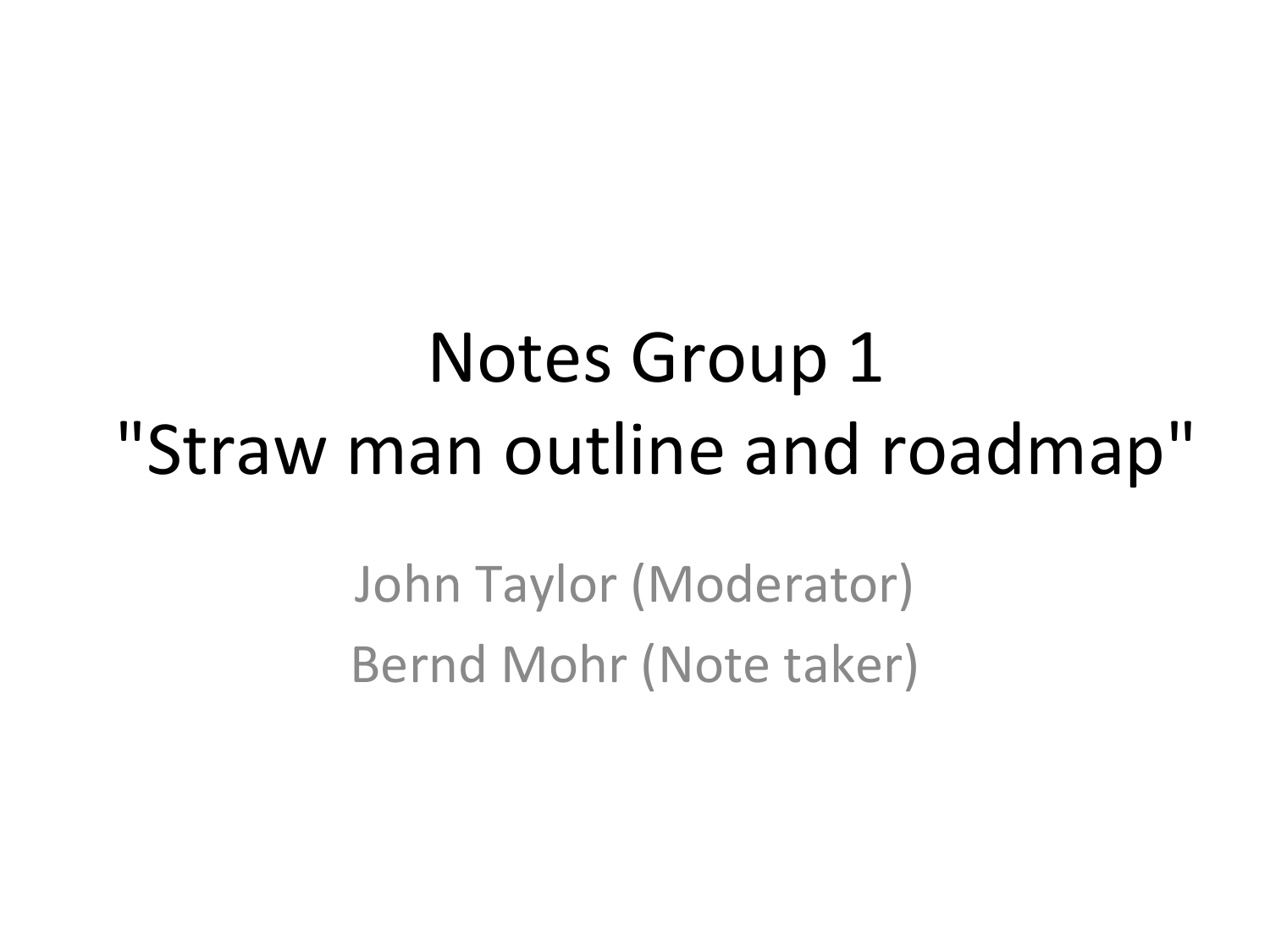## Plan of CDC<sup>\*</sup>: Anshu

- Tight interactions between all groups involved needed
- Need interactions with other CDC
	- $-$  Also to establish common terminology
- Process
	- $-$  Leaders of different teams start to design the process
	- $-$  Start with compact / skeleton apps
		- Create repository
		- Port different apps to new programming models (CUDA) and evaluate them
		- Regular meetings to synchronize with others (every 3months / 6months?)&
	- $-$  As it takes about 3 years of transforming the production code
		- Need to start working in 2015 to be ready for 2018
- Time for Plan B? yes, given enough time/resources

 $^*$ CDC = Co-Design Center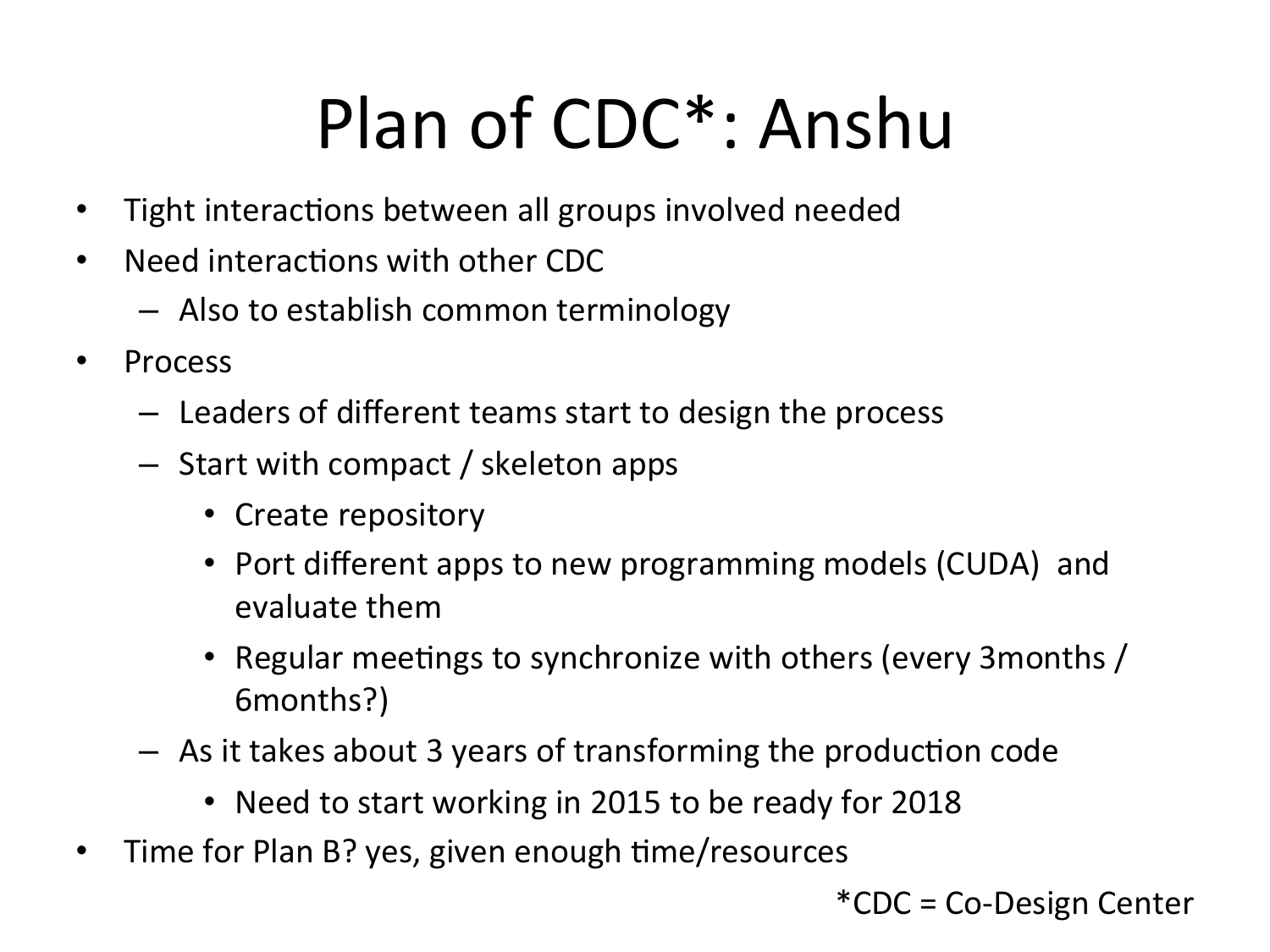# Plan of CDC: Alice

- Different context: multiple codes on various levels of quality
	- $-$  Bring codes to the same level first
	- $-$  Same for compact / skeleton apps
		- But make sure results/experiences make it back to the production codes
	- $-$  Experiments with coupling framework (facets)
		- Would start with facetizing compact apps
	- Use CoDEx tools: SST system simulation, and creating skeleton apps "automatically" with ROSE
	- $-$  If enough funding also interests in post-processing aspects (VisIT)&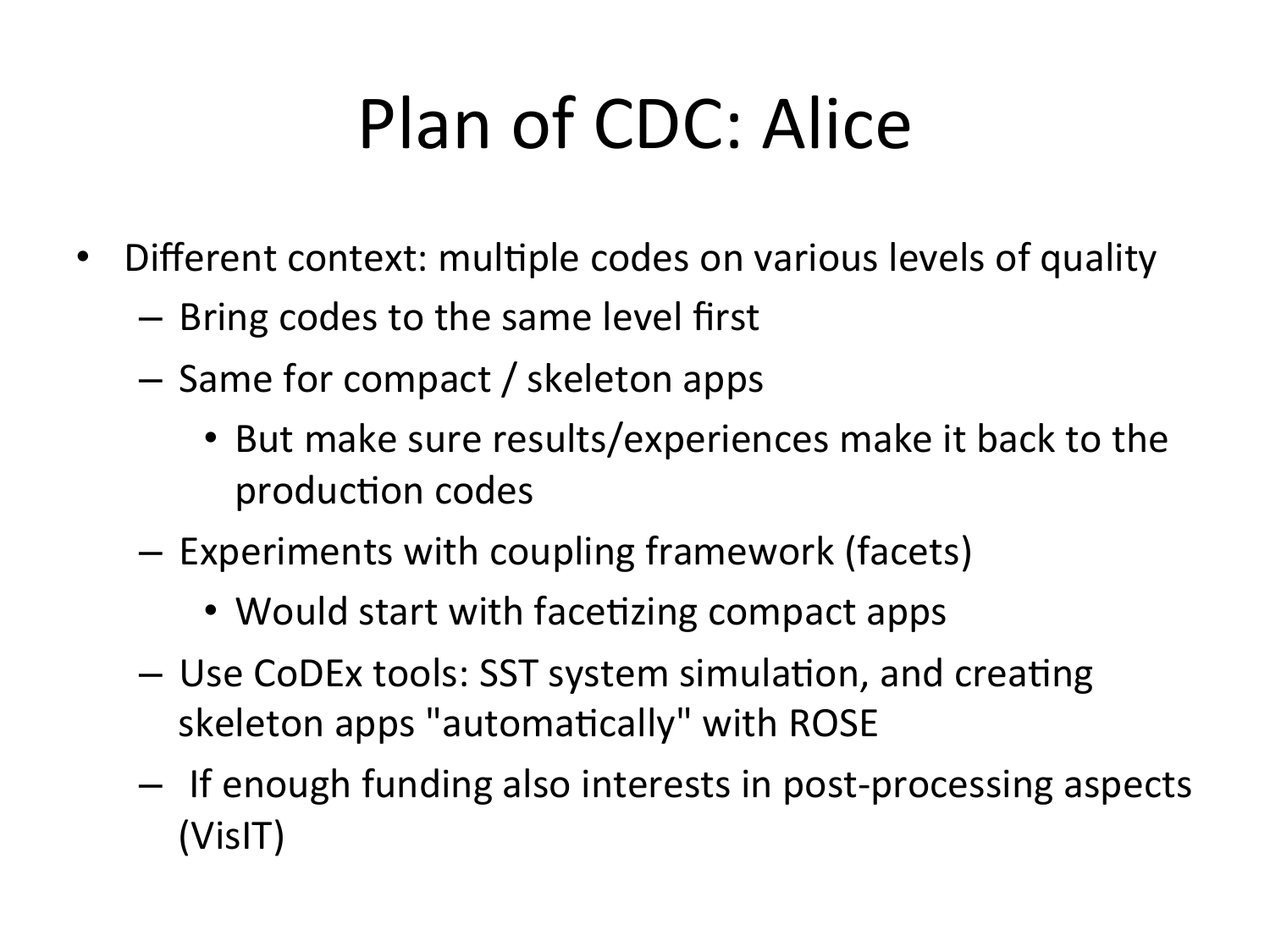## Plan of CDC: Jackie

- Very much like the other CDC
- Vertical integrated 3 teams
- Will also try to leverage CoDEx/SST ...
- Full stack important including I/O and storage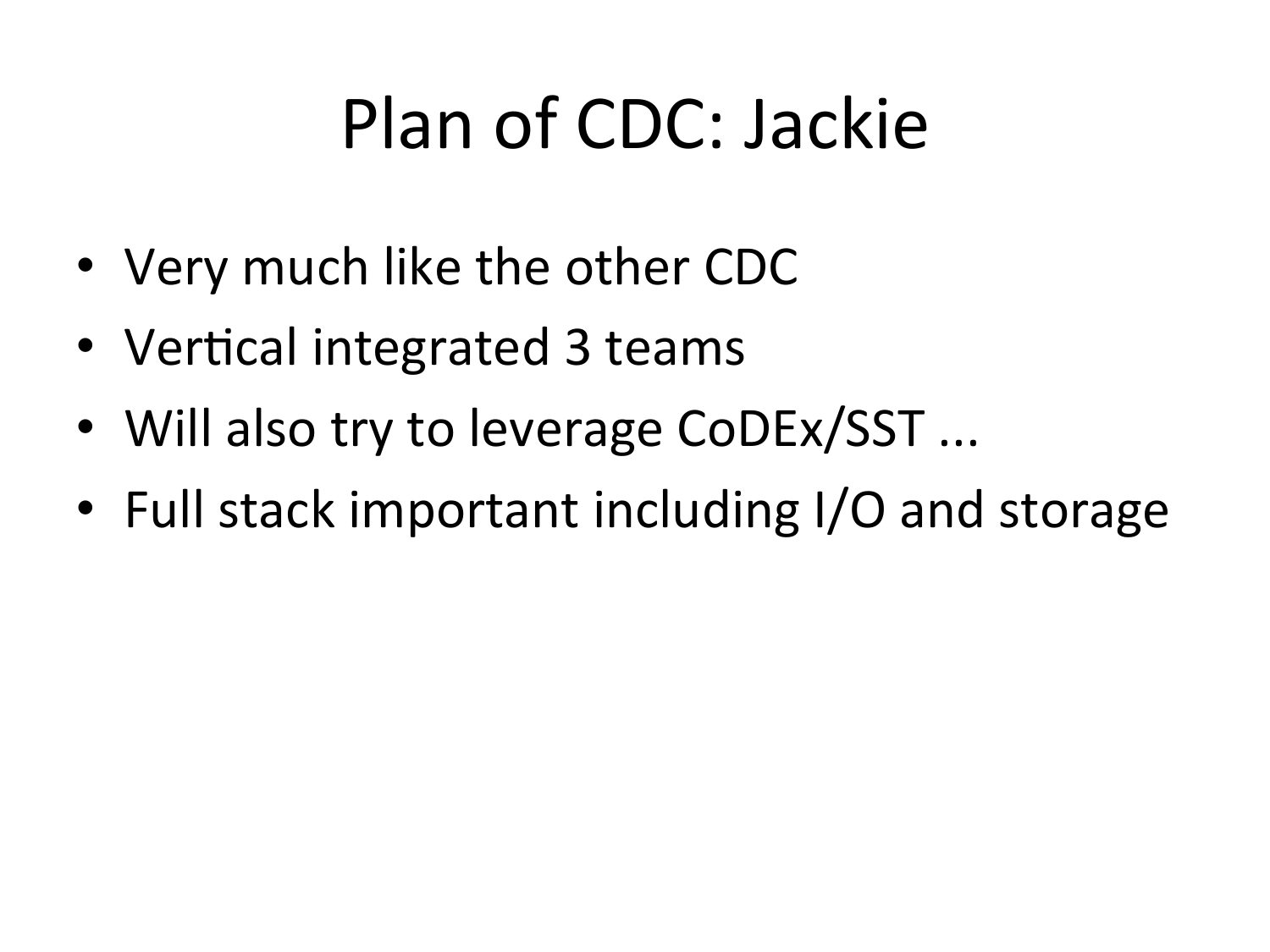## General comments on this processes

- How to synchronize / coordinate  $CDC + ESC$ ?
	- $-$  Important for common repository for compact / skeleton apps
	- $-$  Also for common terminology
- Because of limited resources not all paths can be explored
	- $\Rightarrow$  Precise info needed from SW and HW teams to make the right decisions
- Reproducibility/Verification essential
	- $-$  Important for work in large team all touching the code
- Impact on HW might be difficult because of short window of possible influence
	- $-$  Reality = not enough resources to build the ideal exascale HW
	- $-$  Really need to start to work now
	- Need to have tools like SST (CoDEx)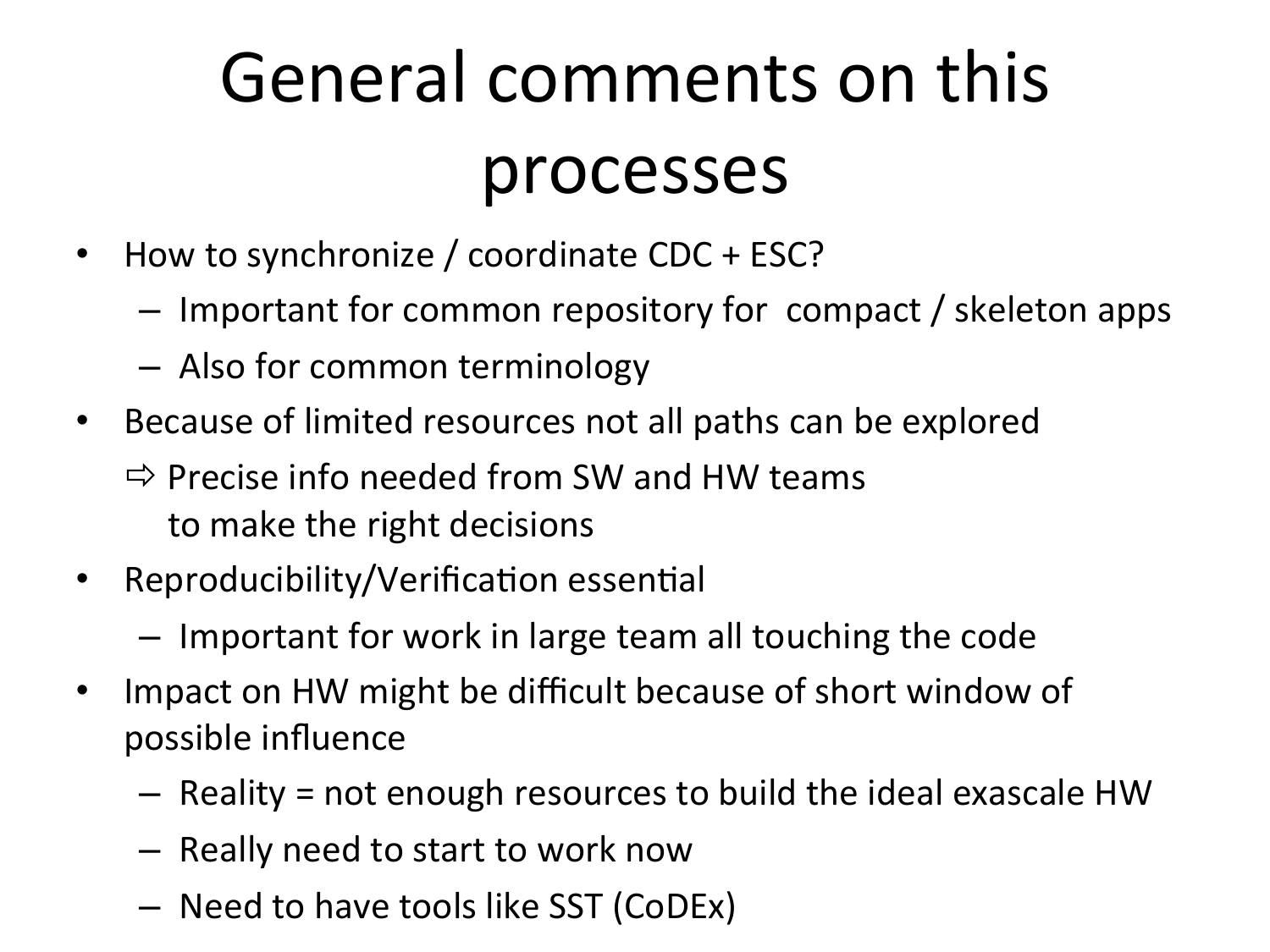# Comments from SW: Bill G. / Barbara

- Need real data (not guesses) what code is really doing
- Performance / complexity models of apps are very important
	- $-$  Even multiple models to show range of values
- Create challenge for performance model teams:
	- $-$  Create models from skeleton apps automatically!
- Another issue: how and when to select the exascale programming models?
	- $-$  Already to late?!
- How to get interactions between apps and prog model teams?
	- $-$  Jesus: EU text project example for MPI/SMPSs model
	- $-$  Anshu: need prog model people as part of the team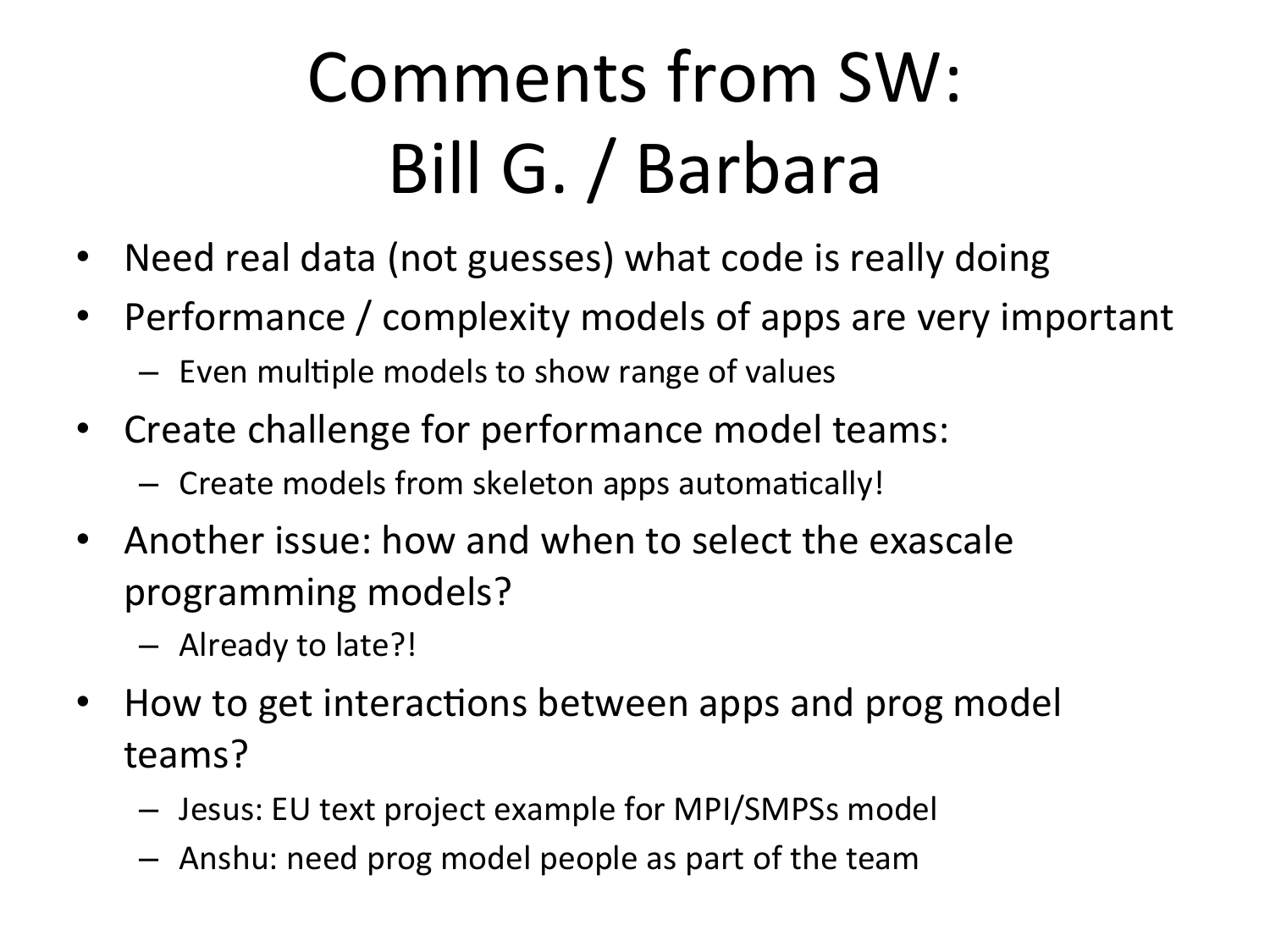#### cont.

- Not enough time for complete new prog model design:
	- $-$  Plan to use C++ approach for prog model evolution:
		- Start with routine / API
		- Make it pragma/directive
		- Make it language feature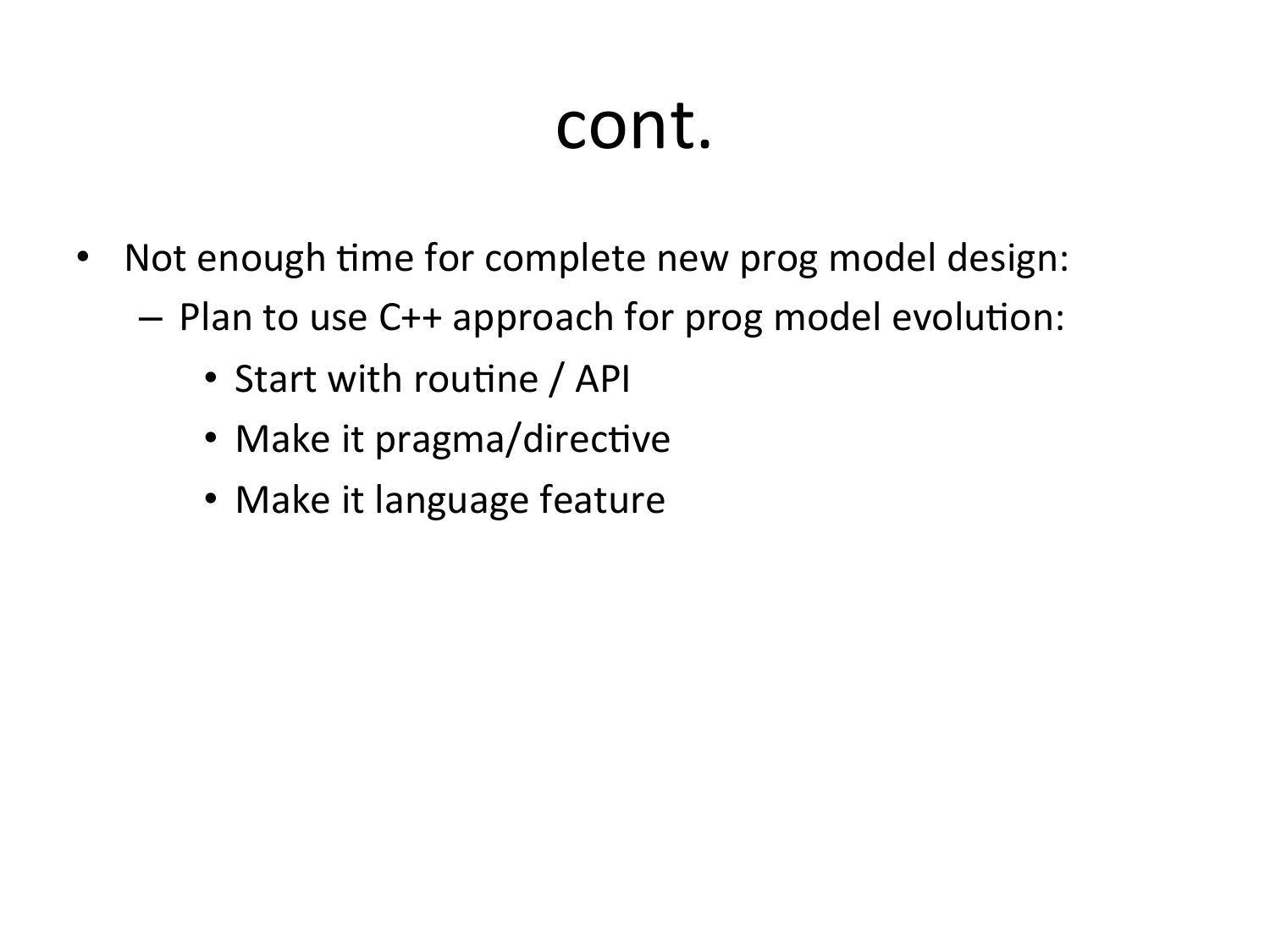### Key metrics for software

- Obvious: time to solution \* power used
	- Solutions per Joule
	- Second priority: costs?
- Readability/maintainability of the code?
- Complexity: layer of code/ SW abstractions?